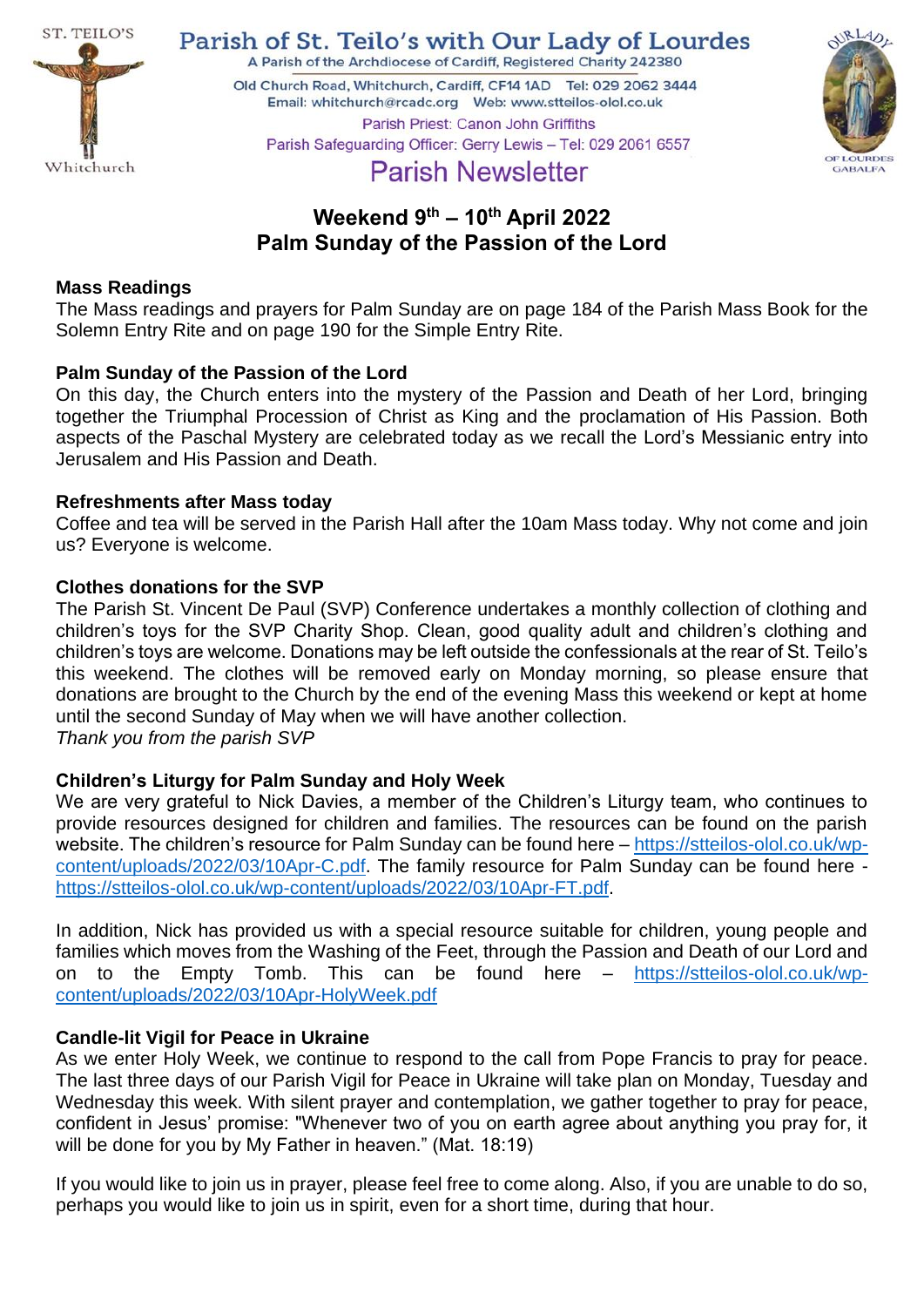## **Chrism Mass**

The Chrism Mass, at which the Oils for the Church's Sacraments throughout the year are blessed, and at which the priests of the Archdiocese renew their promises, is celebrated at the Cathedral in Cardiff on Tuesday at 11.30am. The Chrism Mass is the central occasion of the Archdiocesan Year and is a great celebration of the life of the Archdiocese. Once people have been to the Chrism Mass, it tends to become a pivotal part of their practice of the faith. So, if you have not been before, why not go along and try it for yourself? The Chrism Mass will be the Parish Mass on Tuesday. There will be no Mass at St. Teilo's.

## **Discovering Christ – St. Teilo's Parish Hall – Tuesday at 7pm**

The final session of our Parish Lenten programme 'Discovering Christ' takes place on Tuesday at 7pm.

#### **Stations of the Cross – Wednesday**

We celebrate the Stations of the Cross after the 10am Mass on Wednesday at Our Lady of Lourdes.

#### **Maundy Thursday – Mass of the Lord's Supper**

With the celebration of Mass on the evening of Holy Thursday, the Church begins the Easter Triduum. This Mass recalls the Last Supper at which the Lord Jesus, on the night He was betrayed, showing His love for those who were His own in the world, gave His Body and Blood under the species of bread and wine offering them to His Father. He gave them to the Apostles so that they might partake of them. He commanded them and their successors in the priesthood to perpetuate this offering. Mass is celebrated at 7pm at St. Teilo's.

#### **Maundy Thursday – Watching at the Altar of Repose**

After the Mass of the Lord's Supper, watching at the Altar of Repose takes place until 10pm. You are welcome to come along to spend time before the Lord on this night when Jesus said to the disciples: 'Could you not watch one hour with Me?' Can you?

#### **Good Friday – Day of Fasting and Abstinence**

Good Friday is a day of penance observed by the whole Church. It is a day of fasting and abstinence when everyone over the age of 16 and under the age of 65 are expected to abstain from meat and reduce our consumption of food.

#### **Good Friday – Walk of Witness**

This year, Churches Together in Whitchurch will be undertaking our Walk of Witness on the theme: *Peace in Anxious Times.* As Jesus journeys through the agony of Good Friday, He manages to hold Himself with such poise and grace – having wrestled with His Father's will in Gethsemane, He accepts the Cross with tremendous peace. It is this peace that our churches and our communities need at this time. There will be a short reading and reflection at each of the churches.

- 9:30am The walk will begin at Whitchurch Methodist Church. Why not join Fr. John and the clergy
	- and members of Churches Together in Whitchurch at the start of the walk?
- 9:55am St. Teilo's Church
- 10:20am Bethel Baptist Church
- 10:40am St. Mary's Church
- 11:05pm Tabernacle Presbyterian Church
- 11:30pm Ararat Baptist Church

Following the reflection at Ararat, hot cross buns and hot and cold drinks will be served.

## **Good Friday – Liturgy of the Lord's Passion**

At 3pm on Good Friday at St Teilo's, we join the Church throughout the world in gathering to remember that "Christ our Passover was sacrificed." Together we meditate on the Passion of the Lord, adore His Holy Cross and commemorate the origin of the Church, flowing from the side of Christ, dead on the cross. We intercede for the salvation of the whole world.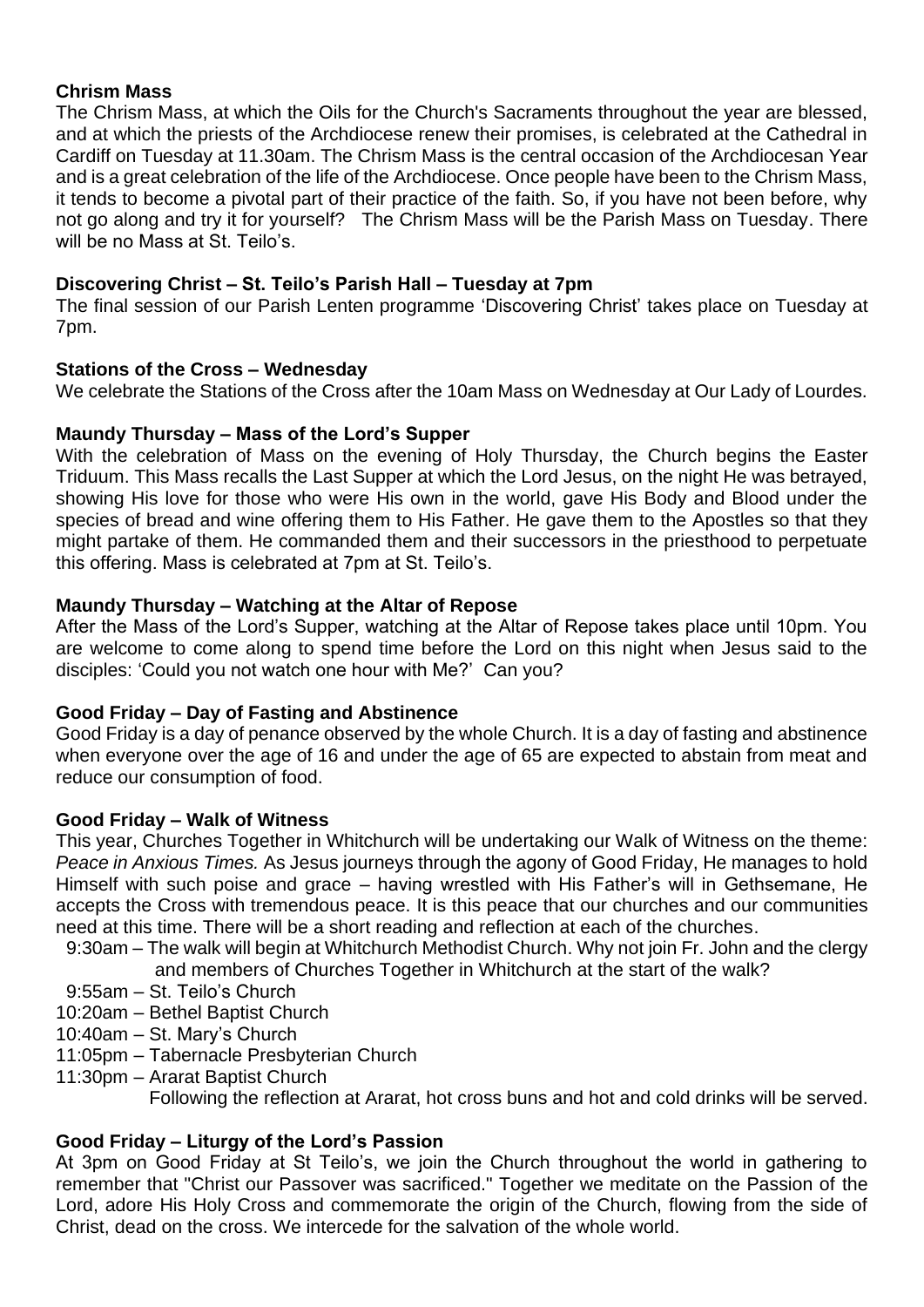#### **Good Friday Collection – Holy Places**

The Collection at the Good Friday Liturgy will be in aid of the Holy Places. The Franciscan Fathers who maintain the holy places have faced a special challenge during the pandemic as the funds which they receive from visitors, who are on pilgrimage to the Holy Land, has disappeared for the last two years. Therefore, you are asked to give even more generously this year to support their mission of keeping the Holy Places in their care in the best order.

#### **Easter Vigil**

We gather at 9pm on Saturday night for the Easter Vigil at St. Teilo's. According to a most ancient tradition, this night is "one of vigil for the Lord," and the Vigil celebrated during it. commemorating that holy night when the Lord rose from the dead, is regarded as the "mother of all Masses." For on this night, the Church keeps vigil, waiting for the Resurrection of the Lord, and celebrates the Sacraments of Christian Initiation. Please make every effort to attend the Vigil, the highpoint of the Christian Year and the central mystery of our faith.

#### **Easter Offerings**

The Easter Offering for the parish priest is the only collection taken at Masses next Saturday and Sunday. Easter Offering envelopes are available at the back of the Church.

#### **Volunteers for the Easter Triduum at St. Teilo's**

There remain a few unfilled spaces on the list of volunteers for the Easter Triduum. Readers for the Triduum and volunteers for the washing of feet are needed on Maundy Thursday evening. You are invited to sign on the list at the back of the Church.

#### **Easter Sunday Morning Masses**

For those unable for whatever reason to attend the Easter Vigil, two Masses will be offered on Easter Sunday Morning. These will be at 8:30am at Our Lady of Lourdes and 10am at St. Teilo's. **Please note there is no Evening Mass on Easter Sunday.**

#### **Car Parking**

Please note that car parking will not be available in the Fox and Hounds Car Park on Maundy Thursday, Good Friday or Holy Saturday night. We have a good relationship with our neighbours but the times above are busy times for their business. Therefore, parishioners are asked not to use their car park during these times if at all possible. Lots of parking can be found in the car parks a few hundred yards away in the village and neither of the two public car parks are likely to be full at the times we are in Church for the Easter Triduum.

#### **St Teilo's with Our Lady of Lourdes – Bereavement Group**

The Parish will be re-establishing a Bereavement Group. The aim of the group will be to walk alongside families who have lost loved ones so that no one has to go through the painful journey alone. We hope to introduce a memory tree, quarterly Masses (followed by a cuppa and a chat) and develop the memorial service in November. If anyone is interested in joining the group then please put a note in the suggestion box at the back of either church with your name and contact details and you will be invited to a short presentation after Easter before any commitment is made.

#### **Divine Mercy Sunday**

The Second Sunday of Easter, April 24<sup>th</sup>, is Divine Mercy Sunday. There is an afternoon of Divine Mercy taking place at St. Alban's Church, Splott on the day. Confessions are available from 2pm to 4pm. The 3 o'clock Prayer and Chaplet with the Act of Consecration to Jesus and Communal Veneration of the Divine Mercy image will take place at 3pm.

**Mass Attendance** – Mass attendance for the last weekend was as follows:

| Sunday 3rd April | 6pm  | 49  |
|------------------|------|-----|
|                  | 10am | 102 |
|                  | 6nm  | 68  |